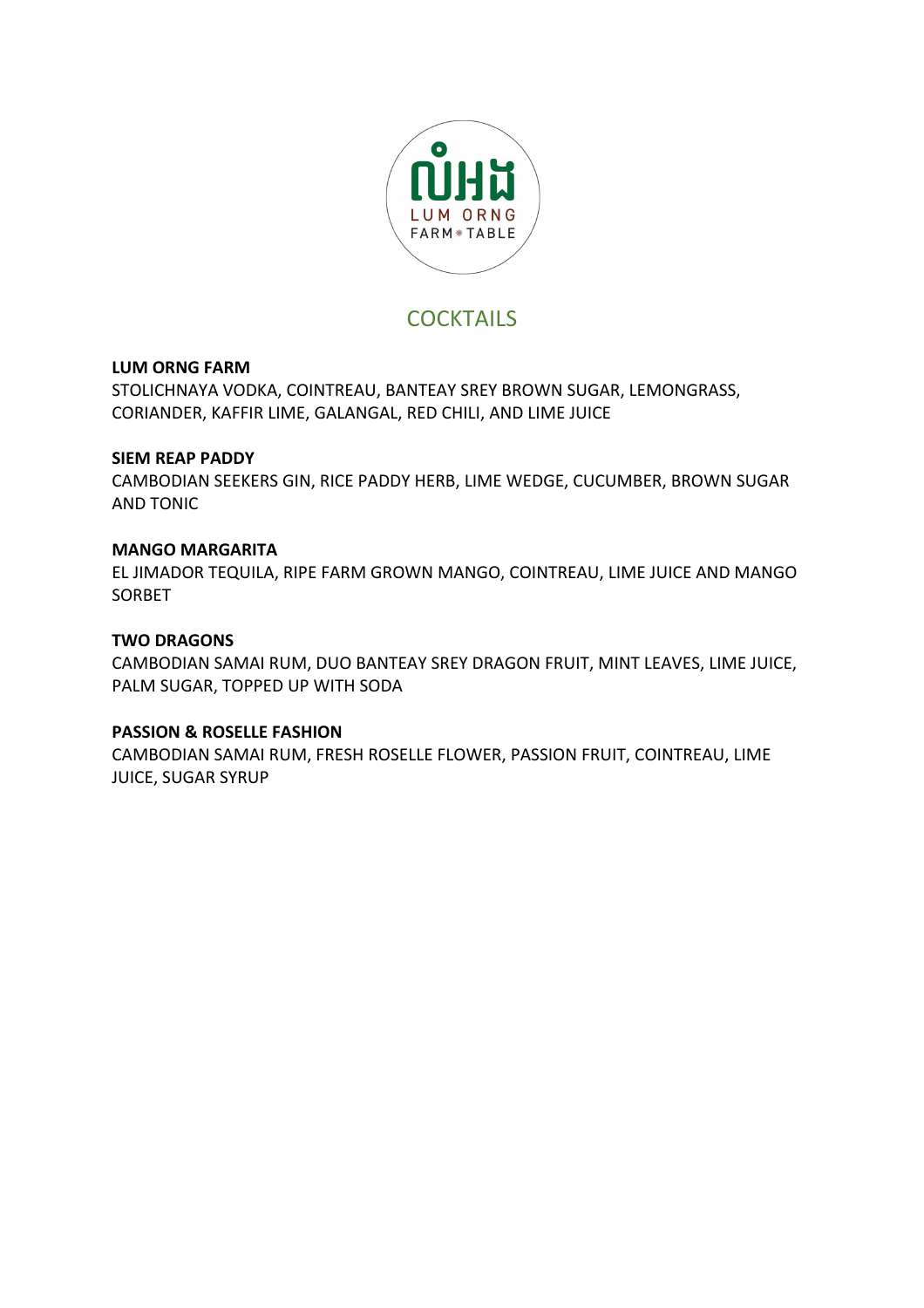## WINE LIST

### SPARKLING WINE

| Mc. WILLIAM'S INHERITANCE BRUT RESERVE                         |              | 20.00 |
|----------------------------------------------------------------|--------------|-------|
| BILLECART BRUT, BLEND, CHAMPAGNE, FRANCE                       |              | 95.00 |
|                                                                |              |       |
| <b>RED WINE</b>                                                | <b>GLASS</b> | BTL.  |
| ANAKENA, MERLOT, CHILE                                         | 4.50         | 16.00 |
| <b>MARIUS ROUGE, FRANCE</b>                                    | 5.00         | 18.00 |
| YALUMBA THE Y SERIES SHIRAZ VIOGNIER, AUSTRALIA                |              | 35.00 |
| SANAMA CABERNET SAUVIGNON, CHILE                               |              | 18.00 |
| KAIKEN RESERVA MALBEC, ARGENTINA                               |              | 28.00 |
| GERARD BERTRAND RESERVE SPECIAL SYRAH, LANGUEDOC, FRANCE       |              | 30.00 |
| SANTA CRISTINA SANGIOVESE MERLOT, ITALY                        |              | 40.00 |
| LA PLANTA RIBERA DEL DUERO TEMPRANILLO, SPAIN                  |              | 36.00 |
| CHATEAU HAUT SELVE GRAVES A.O.C MER-CAB-SAUV, BORDEAUX, FRANCE |              | 55.00 |
| M. CHAPOUTIER BELLERUCHE COTES DU RHONE GRENACHE SYRAH, FRANCE |              | 32.00 |
| Mc. WILLIAM'S INHERITANCE SYRAH CABERNET, AUSTRALIA            |              | 28.00 |

| <b>WHITE WINE</b>                                             | <b>GLASS</b> | BTL.  |
|---------------------------------------------------------------|--------------|-------|
| ANAKENA SAUVUGNON BLANC, CHILE                                | 4.50         | 16.00 |
| <b>MARIUS BLANC, FRANCE</b>                                   | 5.00         | 18.00 |
| YALUMBA THE Y SERIES, CHARDONNAY, AUSTRALIA                   |              | 35.00 |
| SANAMA SAUVIGNON BLANC, CHILE                                 |              | 18.00 |
| ALLAN SCOTT SAUVIGNON BLANC, NEW ZEALAND                      |              | 28.00 |
| GERARD BERTRAND, RESERVE SPECIAL VIOGNIER, LANGUEDOC, FRANCE  |              | 30.00 |
| Mc. WILLIAM'S INHERITANCE SEMILLON SAUVIGNON BLANC, AUSTRALIA |              | 28.00 |

## BEER

| CAMBODIA BEER                     | CAMBODIA       | 2.50 |
|-----------------------------------|----------------|------|
| <b>BLONDE ALE FRESH BREW BEER</b> | SIFM RFAP      | 3.50 |
| <b>HOEGAARDEN ROSEE</b>           | <b>BELGIUM</b> | 3.50 |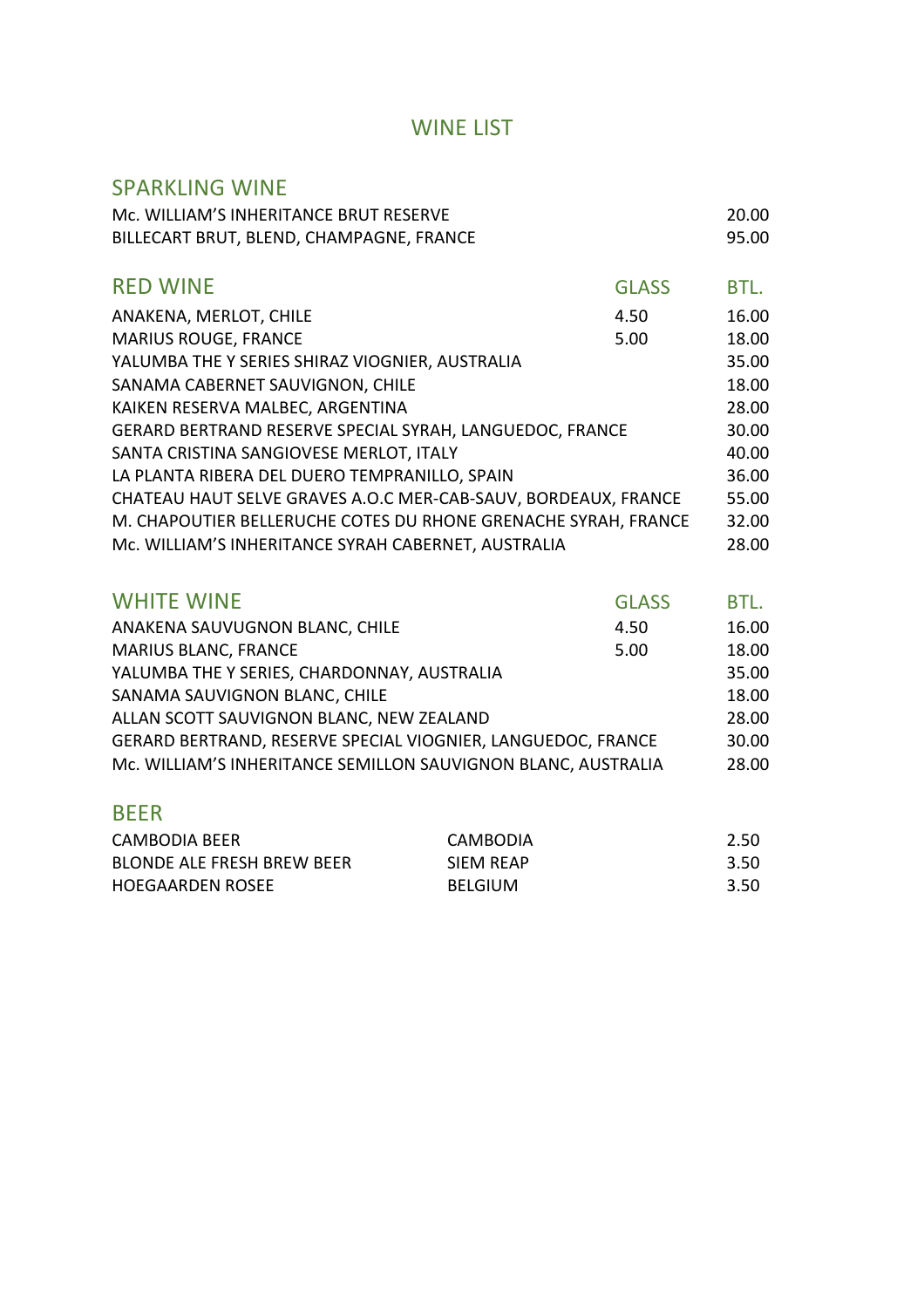# SPIRITS

# LOCAL INFUSED RICE WINE

| <b>RICE WINE</b>          | Mango - Green Chili                     |      | 2.50   |
|---------------------------|-----------------------------------------|------|--------|
| <b>RICE WINE</b>          | banana - Cinnamon                       |      | 2.50   |
| <b>WHISKEY</b>            |                                         |      |        |
|                           | THE FAMOUS GROUSE BLENDED SCOTCH WHISKY | 4.00 | 45.00  |
|                           | THE NAKED GROUSE BLENEDE SCOTH WHISKY   | 5.00 | 70.00  |
|                           | THE MACALLAN 12YEARS, SHERRY CASK       | 8.50 | 145.00 |
| <b>RUM</b>                |                                         |      |        |
|                           | <b>BACARDI GOLD / SUPERIOR</b>          | 3.00 | 35.00  |
| SAMAI (CAMBODIA)          |                                         | 3.00 | 40.00  |
|                           | DISPLOMATICO EXCLUSIVE RESERVE          | 4.00 | 65.00  |
| <b>VODKA</b>              |                                         |      |        |
| <b>STOLICHNAYA</b>        |                                         | 3.00 | 35.00  |
| <b>GREY GOOSE</b>         |                                         | 5.00 | 60.00  |
| <b>TEQUILA</b>            |                                         |      |        |
| <b>EL JIMADOR</b>         |                                         | 3.00 | 35.00  |
| <b>GRAN PATRON</b>        |                                         | 5.00 | 60.00  |
| <b>GIN</b>                |                                         |      |        |
| <b>BOMBAY SAPPHIRE</b>    |                                         | 3.00 | 35.00  |
| <b>SEEKERS (CAMBODIA)</b> |                                         | 4.00 | 40.00  |
| <b>HENDRICK'S</b>         |                                         | 5.00 | 60.00  |
| <b>BRANDY</b>             |                                         |      |        |
|                           | RODELL NAPOLEON BRANDY                  | 3.00 | 35.00  |
| <b>VERMOUTH</b>           |                                         |      |        |
| RECARD, PASTIS            |                                         | 3.00 | 35.00  |
|                           |                                         |      |        |